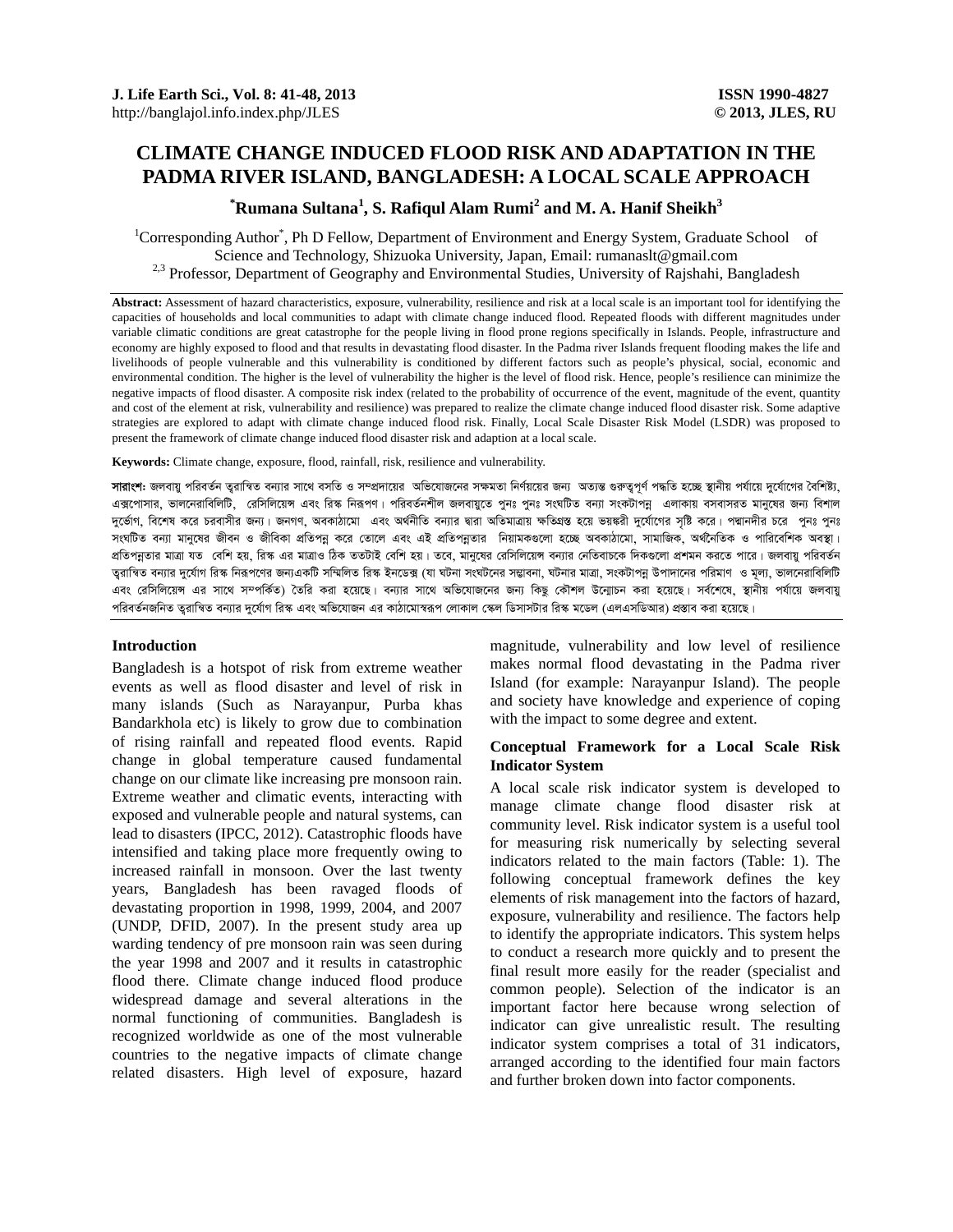

Fig. 1 Conceptual framework for a local scale disaster risk indicator system

This indicator system is expected to developing the capacity of decision makers at local level to measure key elements of climate change induced disaster risk and vulnerabilities for communities.

This concept helps to provide comparative parameters for monitoring changes in climatic variables and disaster risk formation.

## **Preparation for Local Scale Risk Index**

This indicator system summarizes a great deal of information in a simple way using factor scores as well as factor components. This provides good insights of the impact of climate change and adaptation with regard to the factors that determine risk.

In first step, the different measurement of the individual indicators has to be made comparable through scaling. This is done by assigning a value of 1, 2, 3, 4 or 5 (very low, low, medium, high, very high). Depending on the scaled indicator values, the factor scores vary between 0 to 100. This can be prepared by distributing a total of 33 weightening points according to the believed importance of the indicators for each factors. Importance of different indicators is different.

The table 1 represents four factors of this research and associated indicators of those factors. Indicators were selected based on literatures, expert opinion and pilot survey in the study area to get dataset related to the factors associated with risk. Data regarding the indicators was collected from primary and secondary sources.

## **Rainfall and Flood Events**

Climate change is triggering the recent heavy rain and flooding along the river Padma (Figure: 2). More intense precipitation causes extreme flood events in the Padma river island. Analyzed Rainfall data collected from Rajshahi Station, the nearest station from the study area (Narayanpur Mauza), shows that after the year 1990 frequency of extreme precipitation has increased. The year 2007 represents the highest average rainfall value of more than 400 mm. As monsoon rainfall is increasing in future the average monsoon rainfall will become much more than that of present (Figure: 2). The linear trend line of average monsoon rainfall represents an upwarding trend. In this study, the secondary data from the station nearest to the present study area was analyzed to understand local disaster risk.

Figure 2 shows that there is a upwarding trend in average pre monsoon rainfall at Rajshahi station.

Between the year 1975 to 1985 there is higher level of precipitation at Rajshahi station. Although annual average rainfall represents a down warding trend, monsson rain fall causes trigger events (flood). From the Focus Group Discussion (FGD) data it is clear that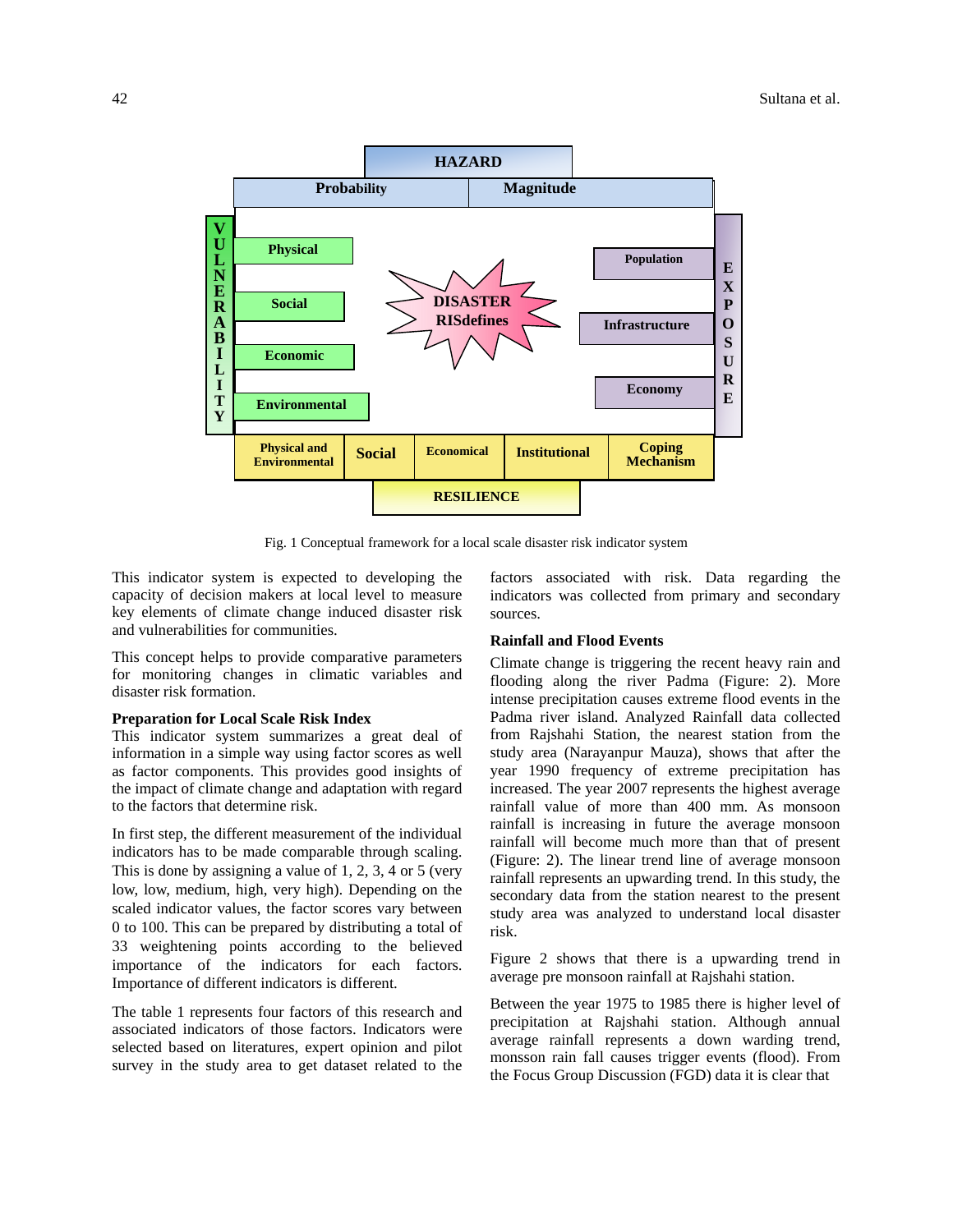Table 1 Factor components and indicators

| Factor              | Indicator name                           | Indicator                                                          |
|---------------------|------------------------------------------|--------------------------------------------------------------------|
| component           |                                          |                                                                    |
| Flood Hazard        |                                          |                                                                    |
| Probability         | (H1)Magnitude                            | Water discharge in the past 51 years and peoples experience        |
|                     | (H2)Probability                          | Flood frequency                                                    |
| Magnitude           | (H3)Rainfall                             | Pre-monsoon, Monsoon and annual average                            |
|                     | (H4) Water level                         | Water level cross the danger level.                                |
|                     | (H5)Duration                             | People's perception on flood Duration                              |
| Exposure            |                                          |                                                                    |
| Population          | (E1) people at risk                      | % of affected population(every year)                               |
| Structure           | (E2)Construction material of house       | % of house made of flood resilient construction material           |
|                     |                                          |                                                                    |
|                     | (E3)Infrastructure at risk               | money value of infrastructure at risk                              |
| Economy             | (E4)Household content at risk            | Money value of household content at risk                           |
|                     | (E5)Outside properties a risk            | Money value of outside properties at risk                          |
| Vulnerability       |                                          |                                                                    |
| Physical            | (V1)Flood prone settlements              | % of settlement in flood prone area                                |
|                     | (V2)Unprotected settlement               | Proportion buildings go under water                                |
| Social              | (V3)Literacy rate                        | Level of education                                                 |
|                     | (V4)Access to basic needs                | % of people have access to basic needs                             |
|                     | (V5)Household size                       | Members in a household                                             |
|                     | (v6)Medical service                      | Time Distance from house to                                        |
| Factor              | Indicator name                           | Indicator                                                          |
| component           |                                          |                                                                    |
| Economic            | $(V7)$ Income                            | level of income                                                    |
|                     | (V8)Diversification                      | % of population                                                    |
|                     |                                          |                                                                    |
|                     | (V9)Savings                              | savings in TK                                                      |
| Environmental       | $(V10)$ Green space                      | Proportion of green space per household                            |
|                     | (V11)Land erosion                        | % of population suffer from land erosion                           |
| Resilience          |                                          |                                                                    |
| Physical<br>and     | (R1)Location                             | % of people have access to safe location                           |
| environmental       | (R2) Environmental resource              | available environmental resources                                  |
| Social              | (R3)Age                                  | Age of the respondent                                              |
|                     | (R4)Emergency groups                     | People get assistance from emergency group                         |
|                     | (R5)Awareness and Capacity<br>building   | Frequency of awareness building programmes                         |
|                     | programmes                               |                                                                    |
| Economic            | (R6)Access to Livelihood assets          | Access to Physical, social, economic, environmental and financial  |
|                     | (R7)Access to national and international | assests Employability, good health and knowledge Peoples access to |
|                     |                                          | emergency fund                                                     |
|                     | emergency fund                           |                                                                    |
| Institutional       | (R8)Early warning system                 | % of population get early warning                                  |
|                     | (R9)Interaction                          | level risk management institution                                  |
| community<br>coping | (R10) Coping strategies                  | Economic, Social and Technological/structural coping strategies    |
| mechanism           |                                          |                                                                    |

Finally the formula given below is used to prepare composite risk index

Risk = hazard + Exposure + Vulnerability – Resilience (modified after Bollin et al., 2003)

This index helps to understand disaster risk numerically and it is easy to understand not only for the specialist but also for a laymen.

catastrophic flood took place in the present study area during monsoon and the flood has become more frequent and catastrophic after 1990. On the other hand analyzed water level data represents that during the year 1960 to 2012 water level cross the danger level for 21 times.

In Narayanpur island normal flood become catastrophic because of higher vulnerability and lower resilience. According to analyzed Focus Group Discussion (FGD) data, equal to or above17.25 m-PWD level of the Ganges water causes devastating flood here. So, during the last 52 years extreme flood causes in Narayanpur mauza for 48 times.



Fig. 2 Rainfall at Rajshahi Station (1962-2012) Source: Bangladesh Water Development Board (BWDB)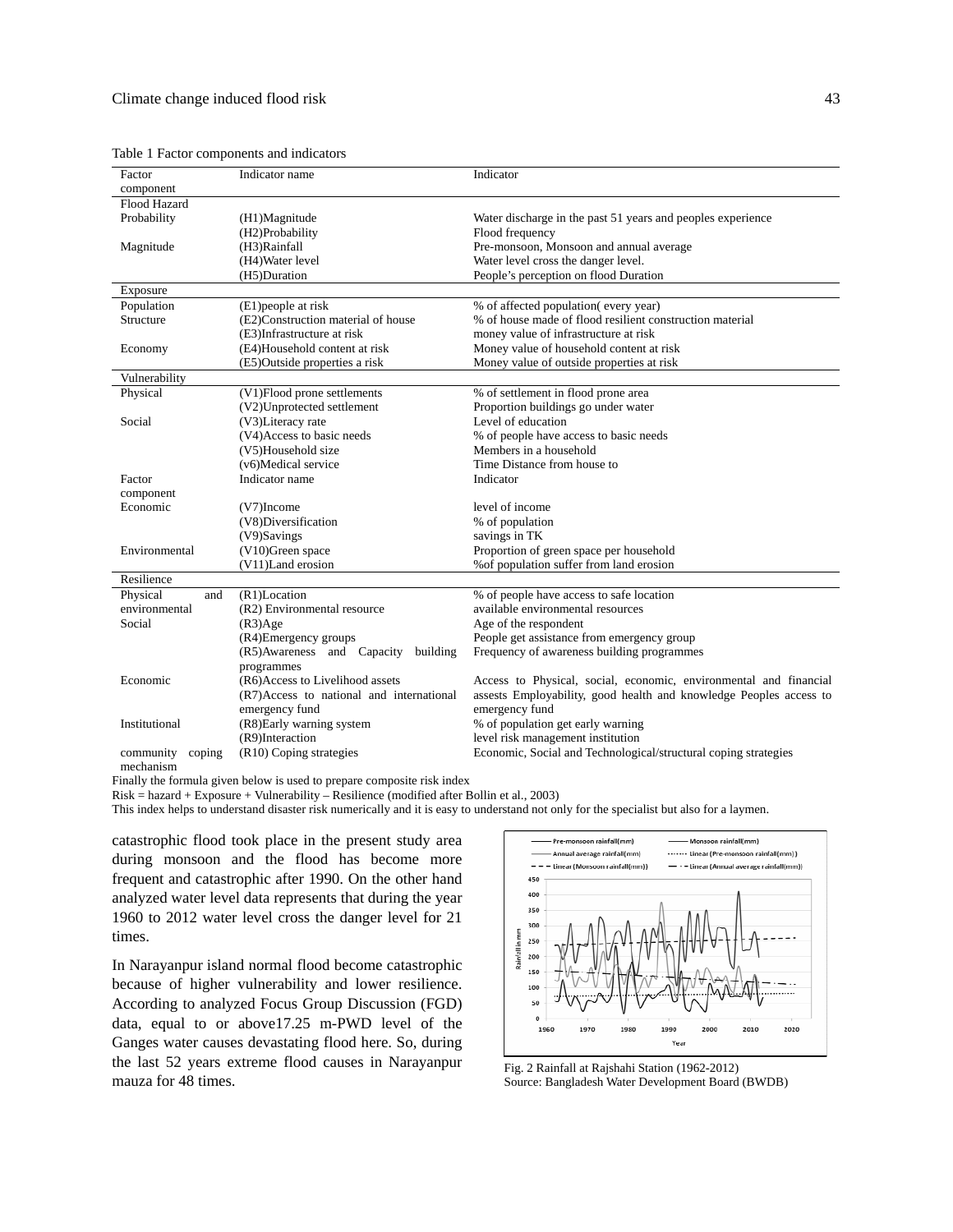

Fig. 3 Rainfall at Rajshahi Station (1962-2012), Source: Bangladesh Water Development Board (BWDB)

|  | Table 2 Flood Frequency of the river Ganges, 1960-2010 |  |  |  |
|--|--------------------------------------------------------|--|--|--|
|--|--------------------------------------------------------|--|--|--|

| Flood                  | Flood type      |             | Water discharge class | Flood        |  |  |
|------------------------|-----------------|-------------|-----------------------|--------------|--|--|
| year                   |                 | cumec       |                       | Frequency    |  |  |
| 7                      | Normal Flood    | 30001-40000 |                       | $1 - 1.0001$ |  |  |
| 13                     | Moderate Flood  | 40001-50000 |                       | 1.001-1.08   |  |  |
| 22                     | Havoc Flood     | 50001-60000 |                       | 1.13-2.01    |  |  |
| 4                      | Havoc<br>Great  | 60001-70000 |                       | 2.19-4.23    |  |  |
|                        | Flood           |             |                       |              |  |  |
| 5                      | Very Vulnerable | >70000      |                       | >4.23        |  |  |
|                        | flood           |             |                       |              |  |  |
| Mean                   | 2.70            |             |                       |              |  |  |
| Criteria of Assessment |                 |             |                       |              |  |  |
| 1                      | 2               | 3           | 4                     | 5            |  |  |
| Normal                 | Moderate        | Havoc       | Great                 | Very         |  |  |
| Flood                  | Flood           | Flood       | Havoc                 | Vulnerable   |  |  |
|                        |                 |             | Flood                 | flood        |  |  |

Source: Bangladesh Water Development Board (BWDB)

Flood frequency was analyzed using Gumbel,s method. This method of flood frequency analysis involves the fitting of a probability model to the sample of annual flood peaks recorded over a period of observation, for a catchment of a given region. This method is more suitable because it is a stochastic generating structure that produces random outcomes (Mujere, 2011). Discharge data from Hardinge Bridge station, only station to measure Ganges discharge, were used for analyzing. Analyzed flood frequencies are categorized into five types. The peak water discharge of the river Ganges has been classified in the discharge range of 30001-40000cumec that has been called as Normal Flood and the frequency has been observed 1-1.0001 and that has been occurred seven times between the year 1960 to 2010. The second classified range is 40001-50000cumec that has been called moderate flood and the frequency has been observed 1.001-1.08 The next classification is called havoc flood and the discharge ranges from 50001-60000cumec. The frequency of this range is 1.13-2.01. In Gangetic delta this type of flood occurred twenty two times between the years 1960 to 2010. The peak water discharge in the river Ganges has been classified into the discharge range of 60001-70000cumec and this flood type has been called Great Havoc Flood and the flood frequency of this type of flood is observed (table 2) 2.19-4.23.

Great Havoc flood occurred four times in the Gangetic delta, Bangladesh. The peak discharge in the river Ganges has been classified in the discharge range of >70000cumec that has been called as Very Vulnerable Flood and flood frequency has been observed >4.23 and this type of flood has been observed five times in the present study area.

## **Exposure**

Exposure refers to the Element at risk and inventory of those people or artefacts that are exposed to a hazard" (UNDP-BCPR, 2004). In the present study area almost all the people are affected by flood hazard. Low resilient construction material of their houses enhances flood exposure. Most of the houses are made of mud and sand.







Fig. 4 Mean Index of household contents and outside properties at risk

Source: Field Survey, 2012

Based on observation and questionnaire survey data, in Narayanpur mauza more than half of the respondents think that more than 80% of the infrastructures are exposed to flood. Here, house hold contents and outside properties are also highly exposed to flood hazard.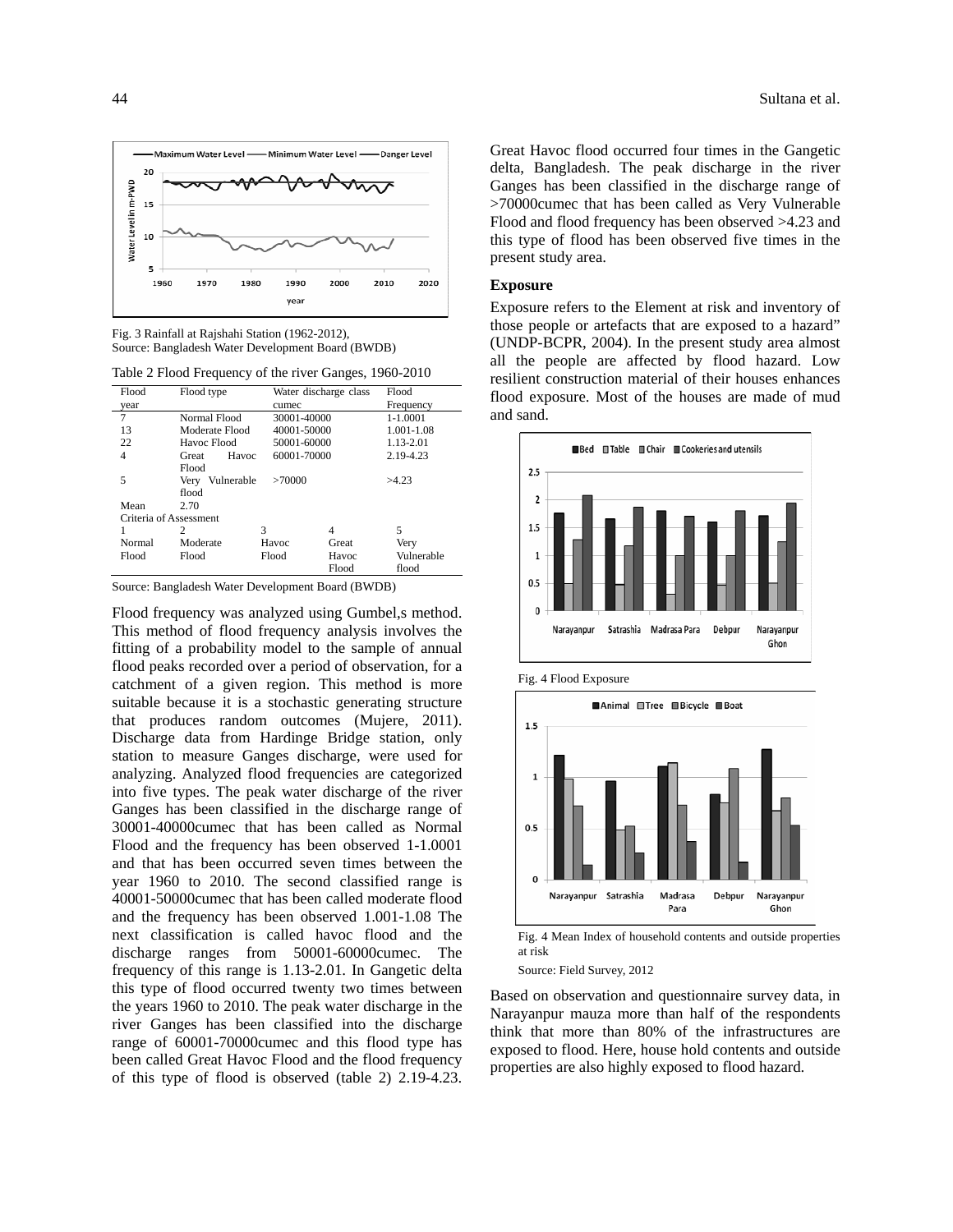#### **Assessing Vulnerability and Resilience**

IPCC (Intergovernmental Panel on Climate Change) defined vulnerability as "The propensity or predisposition to be adversely affected" (IPCC 2012). In the present study area flood proneness of the settlement is very high. Almost three fifth of the respondents said that once in every year their settlements are affected by flood hazard. More than three fifth of the respondents said that during flood half portion of their buildings usually goes under water. Analyzed data shows that in Narayanpur Mauza, two fifth of the surveyed households have more than nine family members. The larger the household size, the lower the social status and the higher the amount of people affected (Haki et al., 2004 and Cutter et al. 2003). In Narayanpur mauza, less than one percent of the respondents can reach medical within one hour. On the contrary, more than half of the respondents have to



spend more than five hours to reach in medical centre or health care centre. Here, level of income of the local people is very low. More than two third of the respondents earn less than 200 taka. Similarly, their income source is not enough diversified to cope with the climate change induces floods. Vulnerability map shows that southern and western parts of the present study area are very highly vulnerable to flood Because of their location in an area that is surrounded by India and has no suitable means of transportation. On the other hand, very small portion in the middle part is least vulnerable. In Narayanpur mauza mauza local people becomes more vulnerable due to unsafe and unprotected location. Assistance from emergency group and frequent awareness building program helps to cnhance the level of resilience and decrease vulnerability.



Fig. 5 Assessing livelihood assets (left) and Mapping Vulnerability (right) Source: Field Survey: 2012 and 2013

0-1 | 1-2 | 2-3 | 3-4 | 4-5

Livelihood asset is an important indicator of resilience. The higher is the access to livelihood assets the higher is the resilience. The pentagonal presentation (Figure 3) represents the overall condition of livelihood assets in Narayanpur mauza. Social assets represents the highest and natural assets the second highest grand mean value. Grand mean means mean of the means. On the other hand, physical assets show the lowest grand mean value. The more the access to livelihood assets the

higher is the level of resilience in relation to natural disaster (e.g. flood). In the present study peoples' access to financial, social, natural and human assets is moderate. Peoples' access to physical assets is low there. In Narayanpur Mauza the level of community resilience is not high enough to cope with repeated flood hazard. Lower resiliency increases the negative impacts of climate change induced flood hazard and makes people more vulnerable to flood.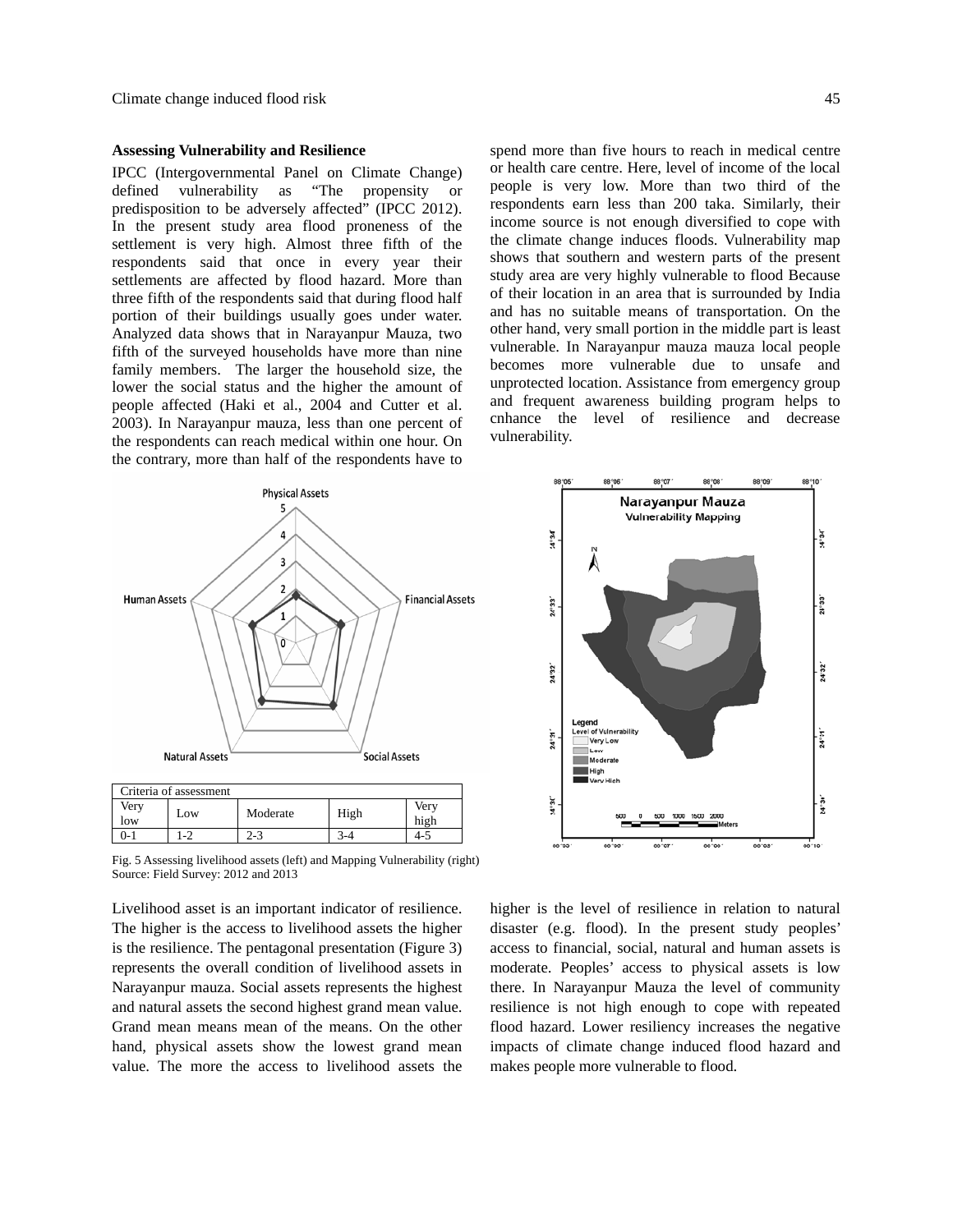## **The Risk Index**

 $100$ 90

> 80 70

> 60

50 40

 $30^{\circ}$ 20

10  $\mathbf 0$   $27$ 

Figure: 4 shows the composite flood risk index  $Risk =$ Hazard + Exposure + Vulnerability – Resilience, modified after Bollin et al., 2003) and the factor scores of the community in Narayanpur mauza. The score of hazard is fairly high because of changing rainfall and flooding patterns. The score of vulnerability represents the second highest value due to existing physical, social, economic and environmental vulnerability. The money value of household and outside properties at risk

is not high at all. The resilience score is very low because of lack of physical and environmental resilience, social resilience, economic and institutional resilience. Overall risk index represents the climate change flood hazard risk of the community in Narayanpur mauza. The risk is higher because of higher score of flood hazard, exposure and vulnerability. On the other hand, low score of resilience is responsible for risk.



Fig. 6 Composite risk index (left) and comparative risk index (right) Source: Field Survey, 2012

Narayanpur mauza consists of five villages (Narayanpur Ghon, Debpur, Madrasa Para, Satrashia and Narayanpur). Five separate risk index were made for each villages as there were some locational and structural differences among the villages. Comparative risk index shows that risk is highest in the village Satrashia because of high vulnerability and lower resilience. Other reason is that, this village is surrounded by India in three sides and cannot move easily during disaster and also face problem because of ill transportation system. Similarly, village Debpur represents the second highest value. On the other side, risk is lowest in village Narayanpur among the villages in Narayanpur mauza.

### **Adaptation Strategies**

Different types of coping strategies which can be used in different period of disaster (Pre disaster, During disaster and Post disaster) at local scale to adapt with climate change induced flood. Coping strategies means

the strategies taken to cope with disaster. In pre disaster period or before disaster strikes peoples can take some strategies like saving money, increasing the height of the base of the house, evacuating important element to safe place etc to become more resilient. This stage is very important to pass a disaster with least negative impact. Using coping strategies during disaster can also minimize the negative impacts. In post disaster period or after passing disaster people sell their important assets or diversify their income source to overcome the income shocks. But taking strategies in this period can be beneficial in short term recovery but not in long term. Most of the economic coping strategies are used in post disaster period. Social coping strategies are used in the three periods of disaster management cycle. Almost all the structural or technological coping strategies are applied in pre disaster period as a preparation to stand against flood before it strikes.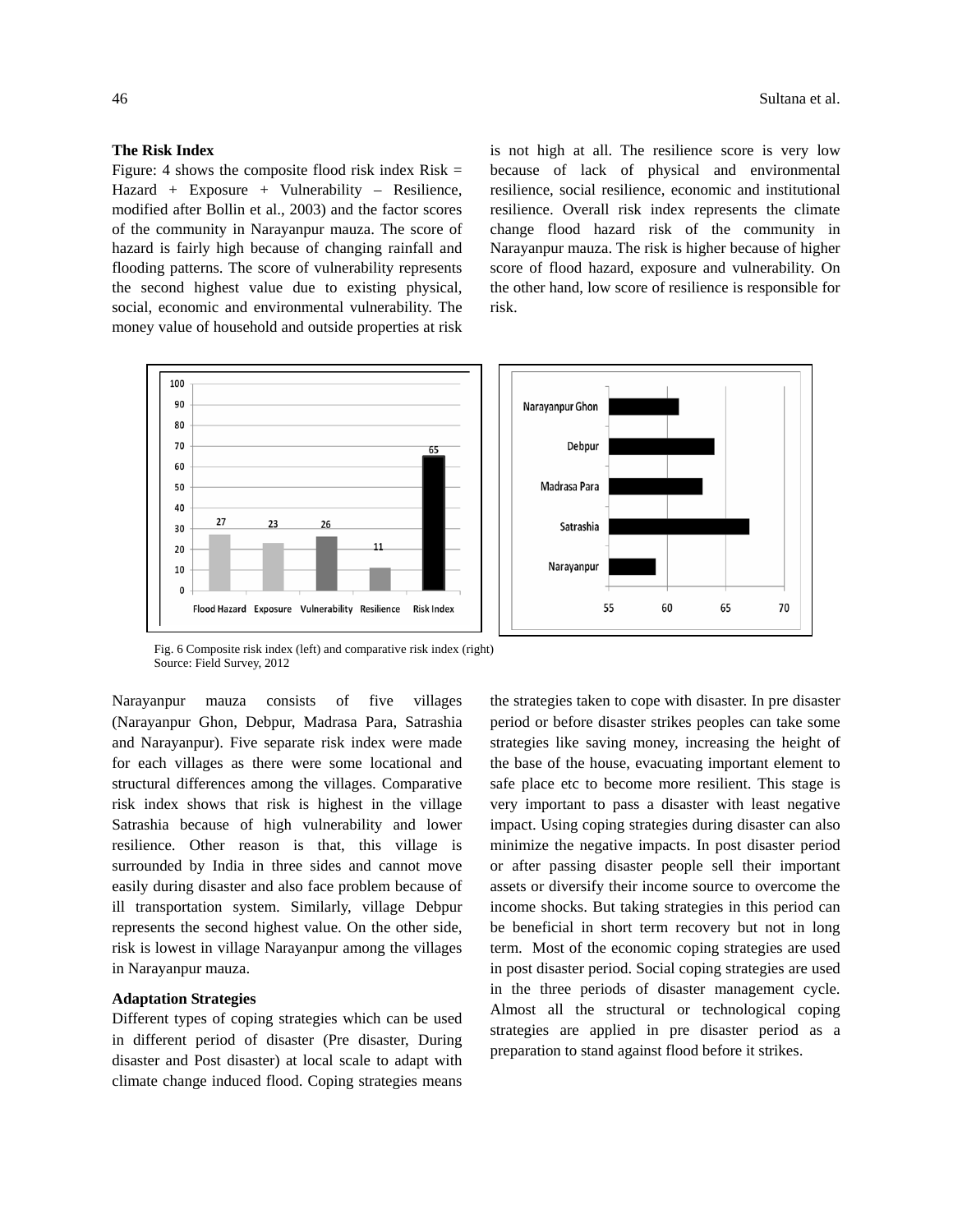| <b>Coping Mechanism</b>                                            | <b>Period Of Use</b> |          |                 |  |
|--------------------------------------------------------------------|----------------------|----------|-----------------|--|
|                                                                    | Pre Disaster         | During   | Post            |  |
|                                                                    |                      | Disaster | <b>Disaster</b> |  |
| <b>Economic coping strategies</b>                                  |                      |          |                 |  |
| Saving money                                                       |                      |          |                 |  |
| Searching relief materials                                         |                      |          |                 |  |
| Selecting flood resilient crop variety                             |                      |          |                 |  |
| Diversify income sources                                           |                      |          |                 |  |
| Repairing important damage to the house                            |                      |          |                 |  |
| Borrowing money                                                    |                      |          |                 |  |
| Selling important assets                                           |                      |          |                 |  |
| Adjusting consumption                                              |                      |          |                 |  |
| <b>Social coping strategies</b>                                    |                      |          |                 |  |
| Preparing shelter place at friend's or relative's house            |                      |          |                 |  |
| Evacuating family, especially children and elderly to a safe place |                      |          |                 |  |
| Evacuating the important thing to safe place                       |                      |          |                 |  |
| Help other community members in doing work                         |                      |          |                 |  |
| Preserving food and fuel on the selling of the house               |                      |          |                 |  |
| <b>Technological or Structural coping strategies</b>               |                      |          |                 |  |
| Getting flood warning by TV, radio or other means of communication |                      |          |                 |  |
| Building dikes in front of house using sandbags                    |                      |          |                 |  |
| Building house with transferable construction materials material   |                      |          |                 |  |
| Increasing the height of the base of the house                     |                      |          |                 |  |
| Building Machan for saving properties                              |                      |          |                 |  |

Source: Field Survey, 2012

#### **Local Scale Disaster Risk (LSDR) Model**

The author propose LSDR model as a new conceptualization of local scale disaster risk in relation to climate change. This model is designed to present the relationship between hazard, exposure, vulnerability, resilience and risk. One can apply this model to quantify or assess local scale risk or this model can be readily applied to face trigger events in local scale. This model can be expressed logically as risk is the combination of hazard characteristics, exposure, vulnerability and resilience. Risk can be determined by adding the value of hazard characteristic, exposure, vulnerability and subtracting the value of resilience from the combined value.



Fig. 7 Local Scale Disaster Risk (LSDR) Model

Several assumptions are implicit in the conceptualization of LSDR. Firstly, this model focuses on local scale disaster risk particularly risk at community level. Secondly, the model was specially created to address natural hazards (e.g. flood), but could be adopted to address man-made hazards (e.g. technological hazard). Thirdly, Hazard and vulnerability interacts to form disaster and finally, while LSDR is a local scale model, individual and community resilience influence disaster risk.

The advantage of this model is that it helps to assess local scale disaster risk by following four factors and associated indicators. Indicators can be changed depending on place and community. Scale of resilience and vulnerability helps to determine risk easily. Although this model is not well fitted for analyzing national scale disaster risk, local scale disaster risk can be assessed properly with this proposed model.

## **Conclusion**

This study finds that climate change induced flood risk is the combination of hazard, exposure, vulnerability and resilience. The higher the level of resilience the lower is the level of risk and the higher the level of hazard, exposure and vulnerability the higher is the level of risk. The flood problem in the Gangetic char land is closely associated with the rising monsoon rainfall, people and element at risk, physical vulnerability, social vulnerability, economic vulnerability, environmental vulnerability, physical and environmental resilience, social resilience, economic resilience, institutional resilience and community coping mechanism.